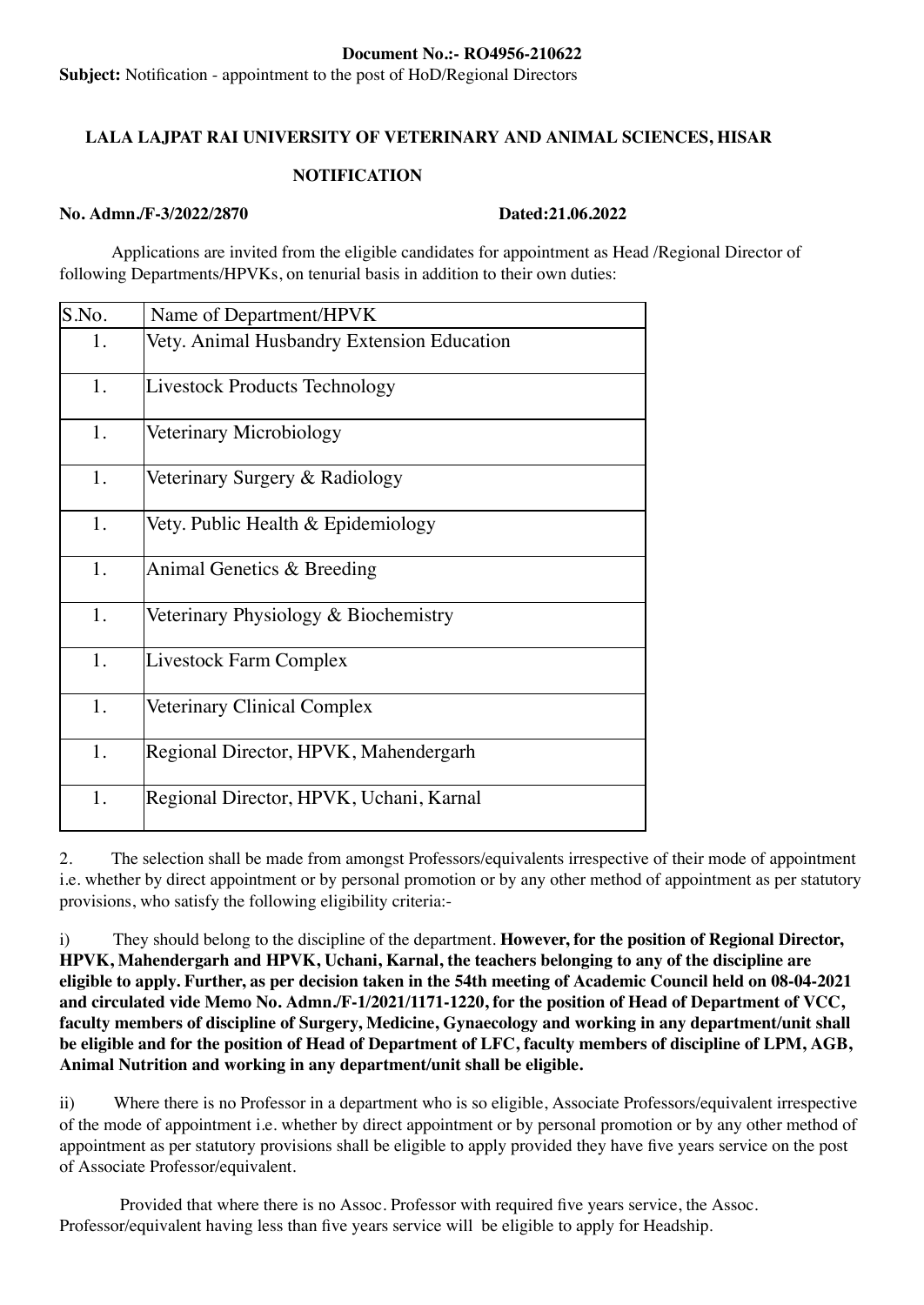iii) Integrity of the applicant is good for the last 10 years.

iv) He has not previously worked as HoD for four years.

v) Where there are more than one Professor in a department and all have already worked as Head of Department, they will be eligible to apply again for Headship.

3. Last date of receipt of application is 05-07-2022.

4. Seven copies of the application on the prescribed proforma are required to be submitted through HoD and Controlling Officer.

5. Applications received late shall not be entertained. However, advance copy of application, if received, by the scheduled date in this office, will be considered.

6. The appointment of HoD shall be for a period of four years or less to the extent for those, who have earlier worked as HoD for a period exceeding 90 days in the past. However, this period may be reduced by the Vice-Chancellor, if the work of the incumbent is not found satisfactory.

7. They will be governed by the rules/provisions laid down in this regard under Chapter-IV of the LUVAS Act & Statutes.

-sd-

Registrar

### Endst. No. Admn./F-3/2022/2871-2913 Dated: 21.06.2022

A copy of the above is forwarded to the following for information and necessary action:-

- 1. Secretary to Vice-Chancellor for kind information of Vice-Chancellor, LUVAS, Hisar.
- 2. SPS to Vice-Chancellor, LUVAS, Hisar.
- 3. All Deans/Directors/Officers/HODs/Offices(including outstations), LUVAS, Hisar. They are requested to circulate this advertisement amongst the faculty members working in their departments/ at outstations.
- 4. Social Media Champion, LUVAS, Hisar.

APPROVED

Vikas Kharb Deputy Registrar Office of Registrar Jun 21 2022 1:41PM